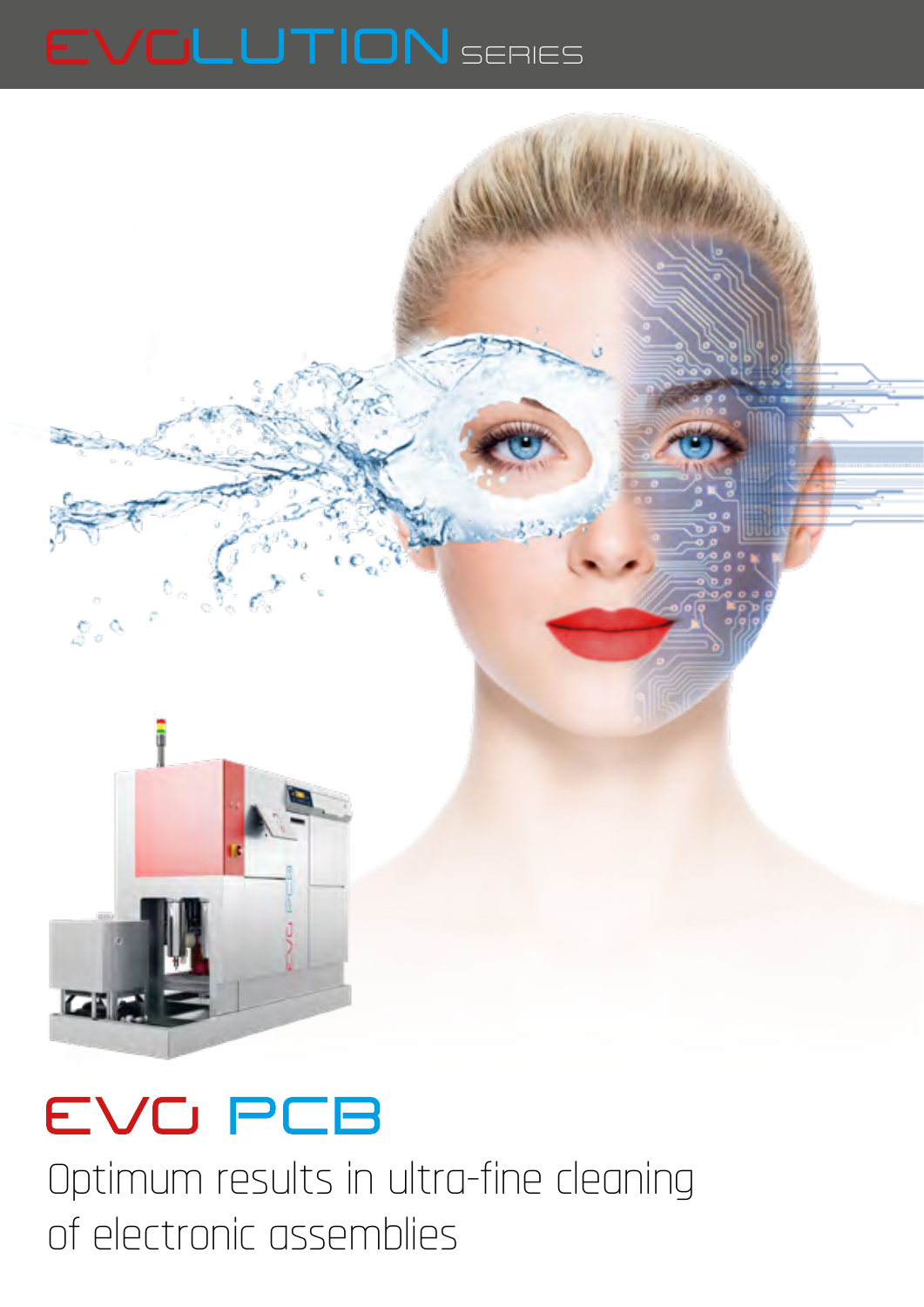## Ultra-fine cleaning in electronics production

The cleaning systems of the EVO PCB series are compact single-chamber systems for ultra-fine cleaning of electronic assemblies and components.

This generation of cleaning systems combines highly efficient Miele industrial machines with our proprietary MATTHES Recycling System (MRS) to create a precise and cost-effective overall solution.

Permanent, fully automatic measurement, control and re-dosing of cleaning media guarantee maximum process reliability and quality



Illustration with option waste water lifting unit

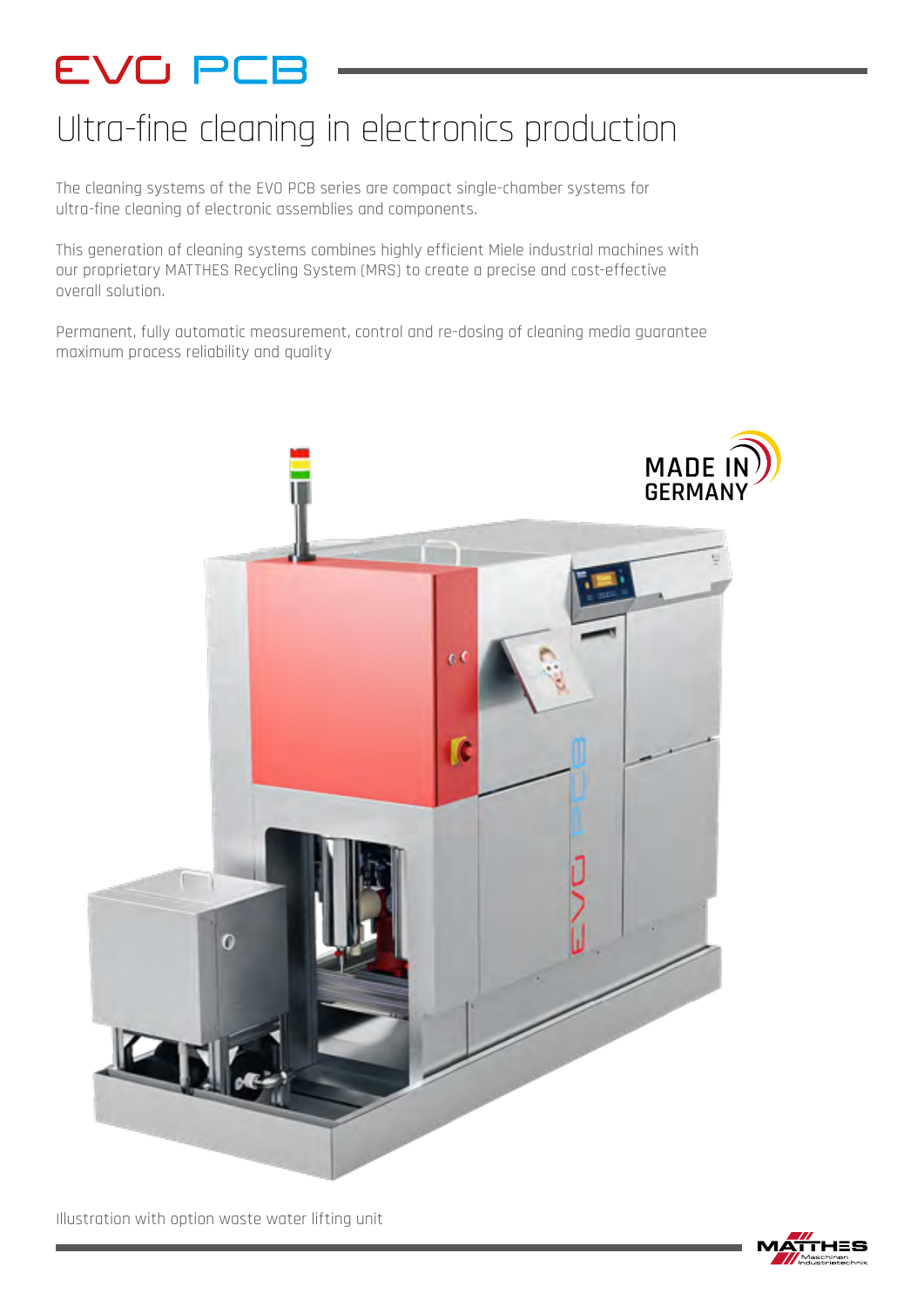# EVO PCE

## Reproducible cleaning quality

Especially for high-quality assemblies in the medical, automotive, defence and aerospace industries, optimum cleaning results are absolutely essential to avoid rejects in production and malfunctions in use.

The thorough removal of flux residues, resins and other production residues on printed circuit boards serves as ideal preparation for subsequent processes such as bonding, coating or lacquering.

Optimal cleaning of misprints (misprints) helps you to save valuable resources and costs.

With the precision cleaning systems of the EVO PCB series, you are perfectly prepared for the constantly growing demands which the cleaning of assembled and unassembled PCBs brings with it.



## Key features

### **Capacity**

(euro cards 100 × 160 mm): 76 pieces with standard upper and lower basket O500 (37 pieces) / U500 (39 pieces)

Due to their more compact design, the cleaning machines of the EVO PCB series can be optimally integrated into existing process environments.

### **PerfectTouchControl**

Chemical-resistant glass surface of the operating and programming unit

### **PerfectSpeedSensor- Spray arm monitoring**

Reliable cleaning performance by monitoring the spray arm speed

### **PerfectFlow**

Media and temperature independent ultrasonic dosing volume control, reproducible cleaning quality through precise dosing of all media

### **PerfectPureSensor**

Integrated conductivity measuring module for monitoring the final rinse phase

### **PerfectHepaDrying**

Optimum drying results, free from unwanted particles and suspended matter from the room air

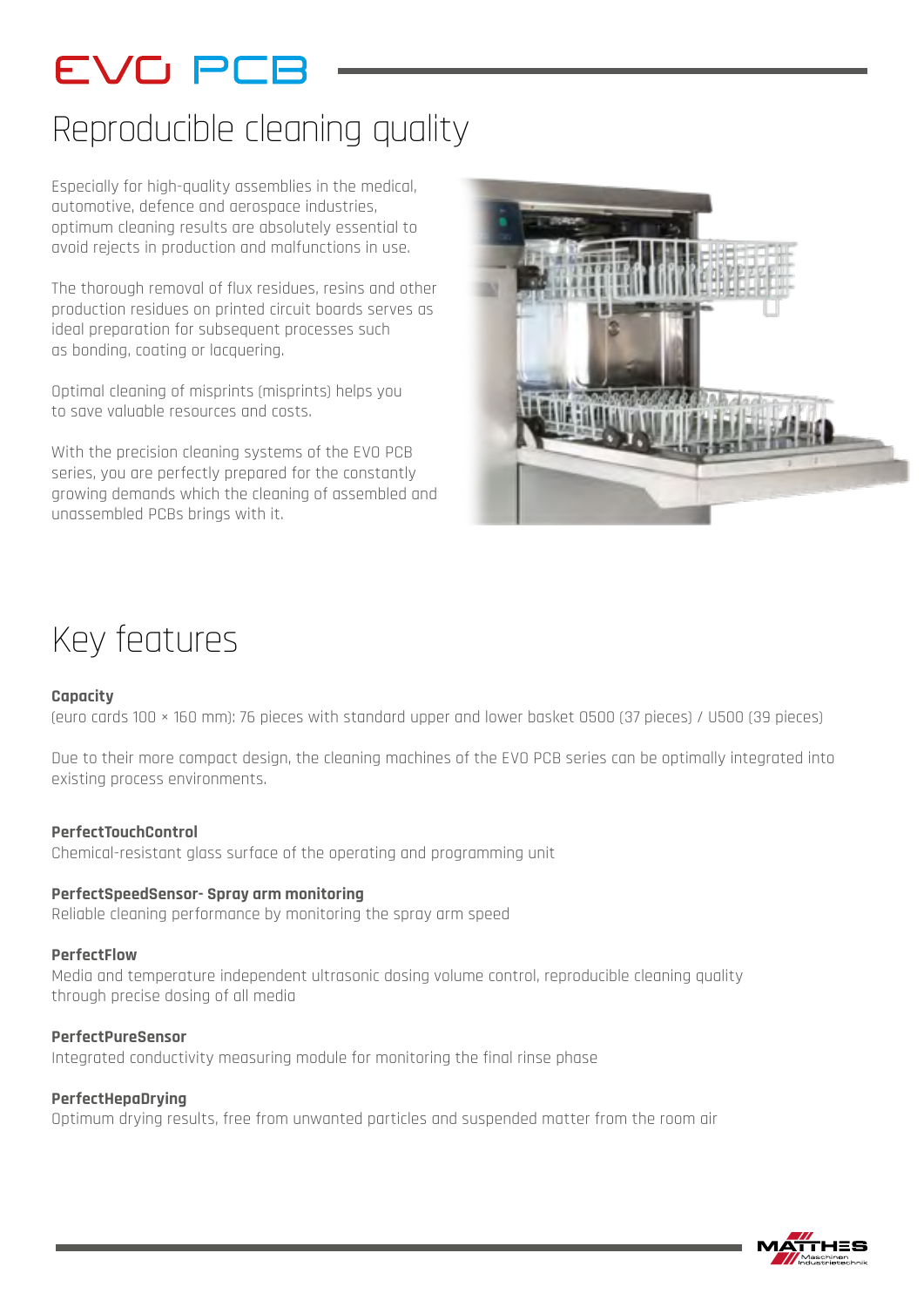## TOP feature of the EVO PCB PREMIUM

**PerfectLiveControl** powered by



Digital real-time concentration measurement, live monitoring and automatic re-dosing in the media inlet. Process-related fluctuations which lead to a reduction in the concentration of the cleaning bath are compensated fully automatically. Water and cleaning concentrate are supplied in real time and ensure optimum process reliability.

## TOP-Option of the EVO PCB PREMIUM

## **Trace & Connect**

## **Traceability**

Recording and storage of the following process data: Assignment of PCBs to the washing cycle via batch number (hand scanner optional) Cleaning machine (type and serial number) Machine location Selected cleaning programme Date / time of programme start Concentration of the cleaning agent (EVO PCB PREMIUM) Tank temperature Pump pressure Conductivity measurement of the rinsing phase Error messages Programme Ok (Yes / No) Date / time programme end Sensors and control system expandable via CAN bus

### **Connectivity**

Integration into existing company network via LAN/WAN possible (router optional) Monitoring of the cleaning process / status query Access to traceability log file Remote diagnosis



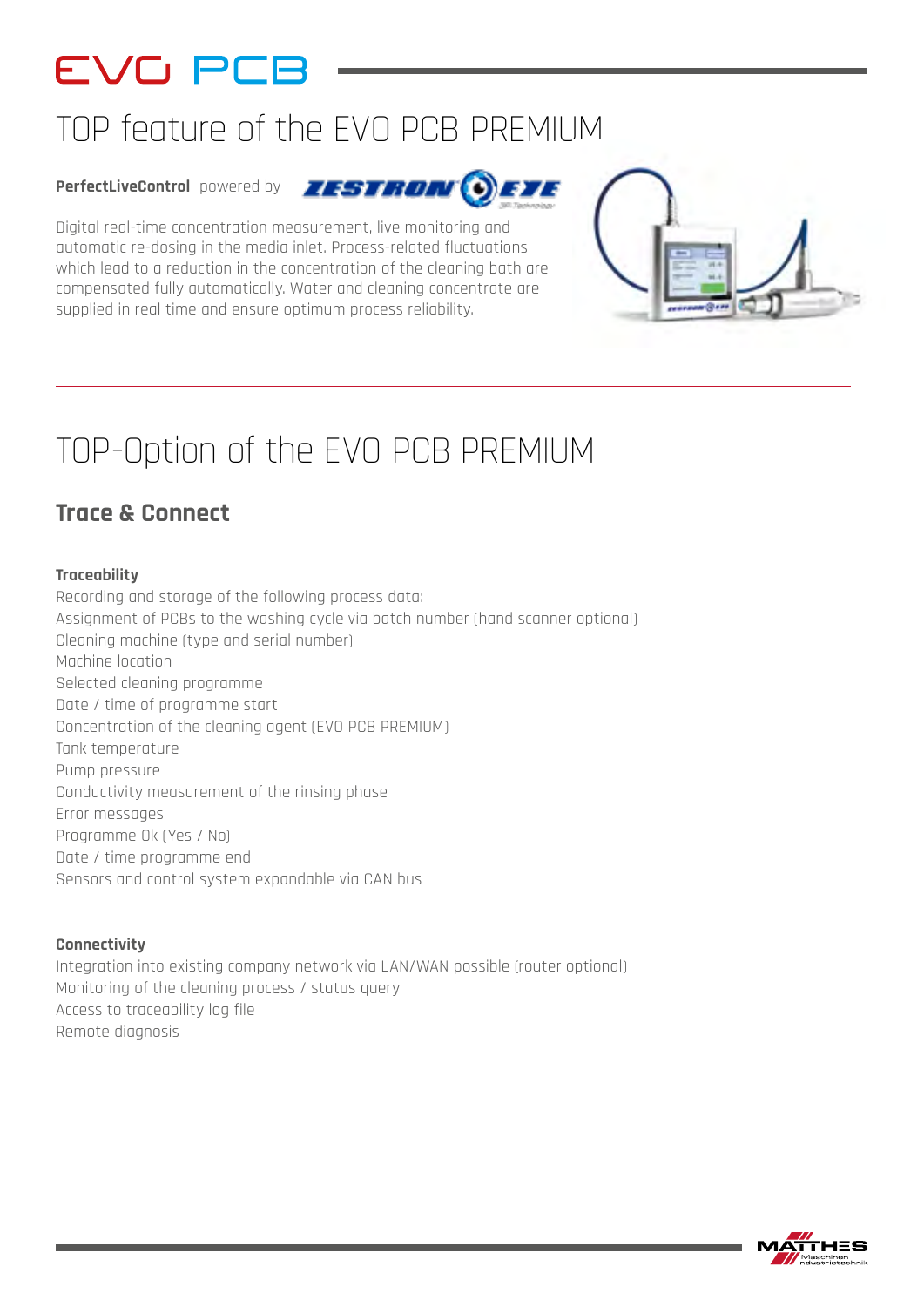## Additional Features

- Steam vapour condenser (free of exhaust air)
- Complete stainless steel piping of the MRS module (Matthes Recycling System)
- Drawer for  $4 \times 5$  l canister
- Sensor system for automatic basket/trolley detection
- **Programme Failure Protection**
- 2 redundant sensors for temperature control and monitoring
- Miele Waterproof System to protect against leakage damage
- Remote serviceable



Medium canister



PerfectSpeedSensor Spray arm monitoring Trolley detection



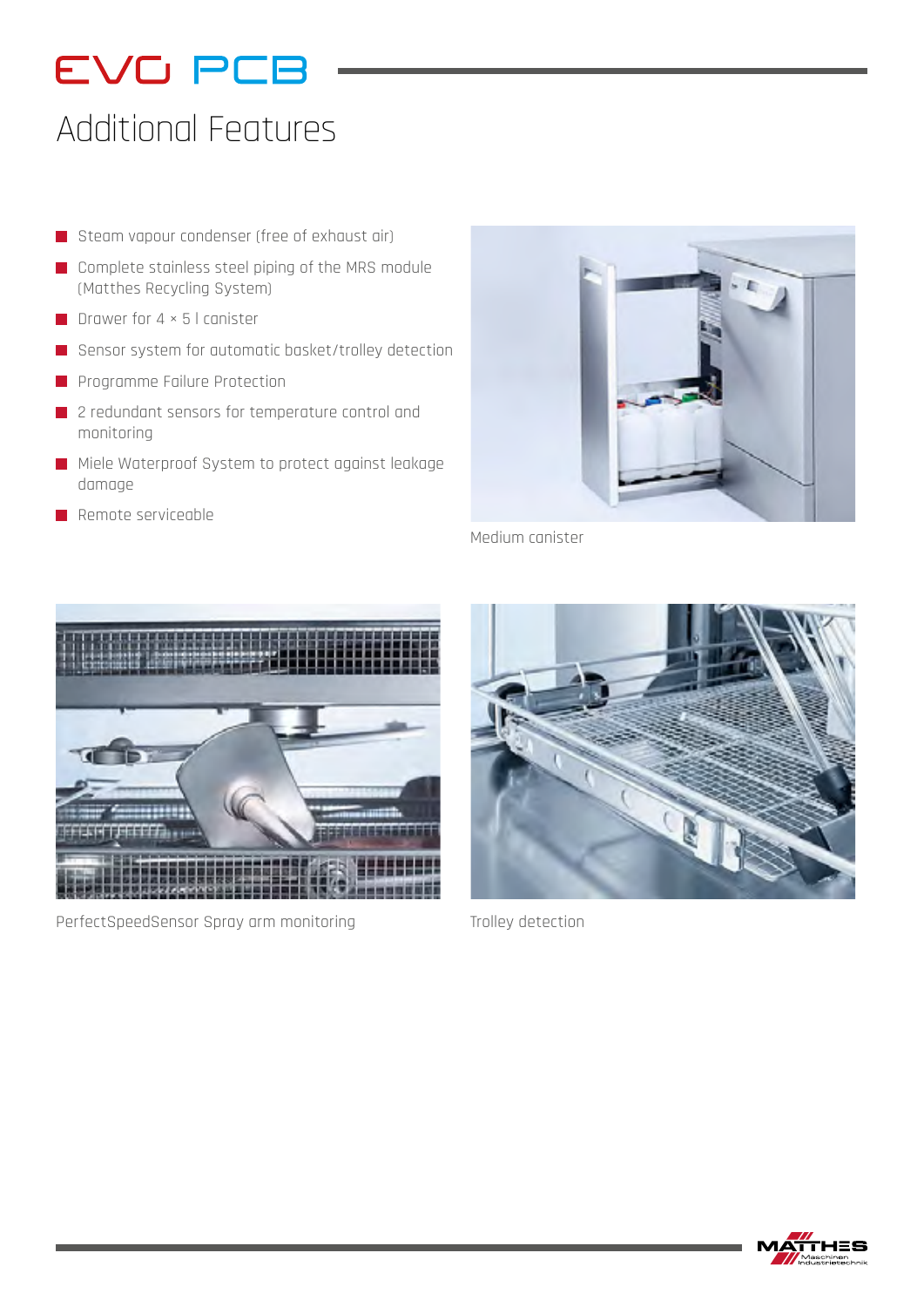## Features





### **EVO VARIO basket system**

Precision-milled parts made of stainless steel and ESD conductive HDPE plastic, chemical resistant, abrasion and and cut-resistant, guide rails infinitely adjustable horizontally, PCB holder made of ESD plastic for PCBs up to 4.0 mm thickness, basket with rollers made of ESD plastic







### **EVO Standard basket system**







### **More Features**





Upper basket O500 Lower basket U500 Upper basket empty O188



Lower basket empty U874 DI water cartridge Carriage with rotating basket

Customised holders can be manufactured.

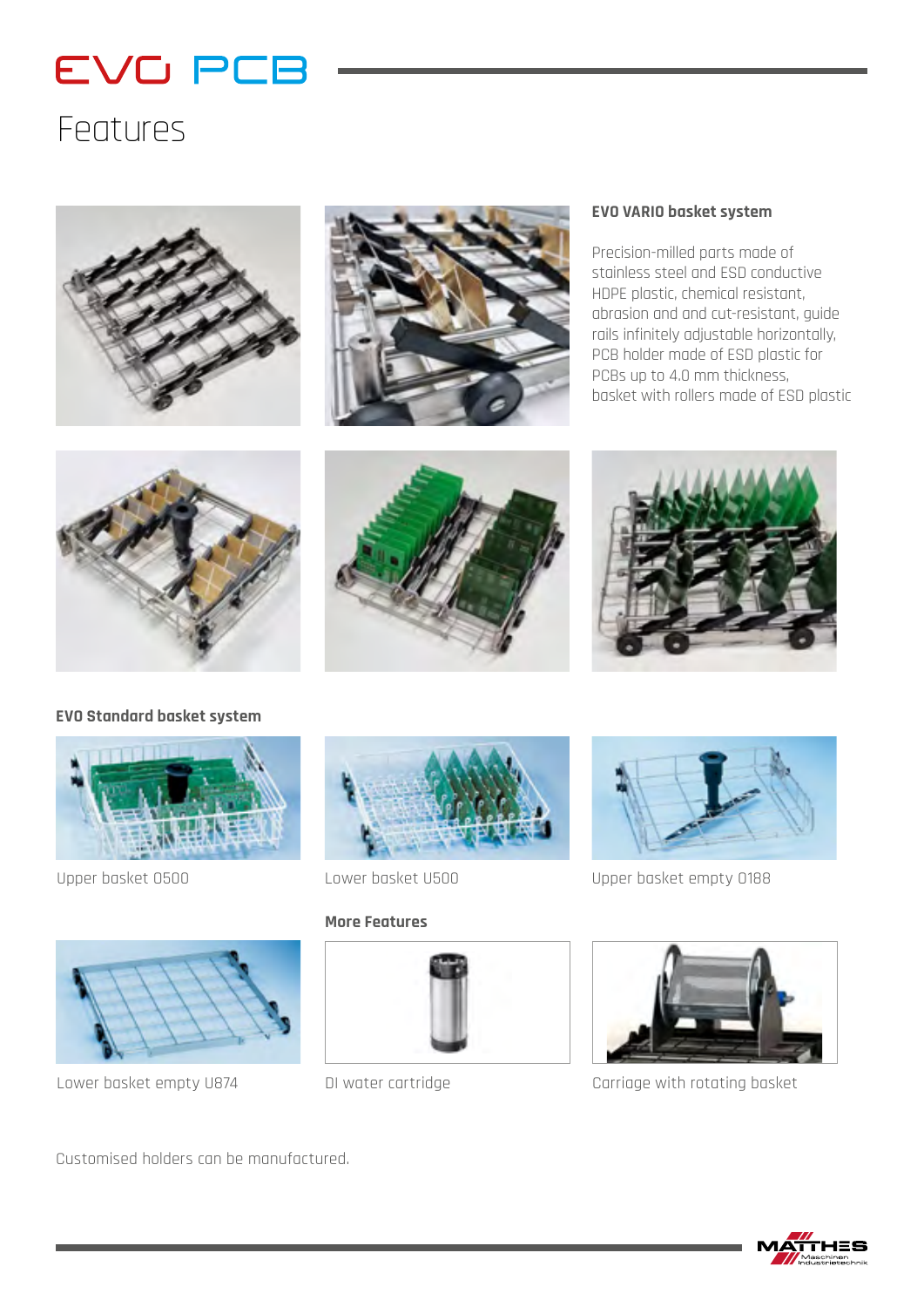## Technische Daten

**PCB PRO PCB PREMIUM**

|                                        | Ultra-fine cleaning systems for assemblies (unassembled and assembled printed<br>circuit boards), misprints (misprinted circuit boards) |
|----------------------------------------|-----------------------------------------------------------------------------------------------------------------------------------------|
| Technology Matthes                     | Matthes EVOLUTION                                                                                                                       |
| Cleaning capacity per process          | (euro cards 100 × 160 mm): 76 pieces with standard upper and lower basket (37 +<br>39 pieces)                                           |
| Tank capacity 1                        | 60 litres                                                                                                                               |
| Tank capacity 2                        | - (fresh water system for reproducible rinsing results)                                                                                 |
| Power supply                           | 3PH 400V 32A CEE 50 Hz PE/N                                                                                                             |
| Power consumption                      | 4 kW                                                                                                                                    |
| Control system                         | Eaton SPS with 10,5" Touch-Display / Miele Profitronic+                                                                                 |
| Heat output tank 1                     | 3 kW Control range 0-80 °C                                                                                                              |
| Drying unit                            | blower 0.3 kW / heating coil 2.3 kW / air capacity 55 m3/h                                                                              |
| Hepa filter class                      | H14 - Separation efficiency (according to DIN EN 1822) 99.995 %                                                                         |
| Filter system washing tank             | coarse filter with 250 filter cartridge / fine filter with 50 filter cartridge                                                          |
| Supply connection 1 (Tap water)        | 3/4"                                                                                                                                    |
| Supply connection 2 (DI water)         | 3/4"                                                                                                                                    |
| Supply connection 3 (compressed air)   | 5 bar 0.2 NL control pressure                                                                                                           |
| Drain connection (rinsing medium)      | <b>DN 50</b>                                                                                                                            |
| Exhaust air connection                 | Steam condenser                                                                                                                         |
| Machine dimensions                     | W 1.565 mm × D 735 mm × H 1.460 mm (with signal lamp 1.700 mm)                                                                          |
| Installation dimensions with base tray | W 1.990 mm $\times$ D 800 mm $\times$ H 1.462 mm (with signal lamp 1.702 mm)                                                            |
| Operating noise EN ISO 3746            | $<$ 65 dB(A)                                                                                                                            |
| Tare weight                            | 440 kg                                                                                                                                  |